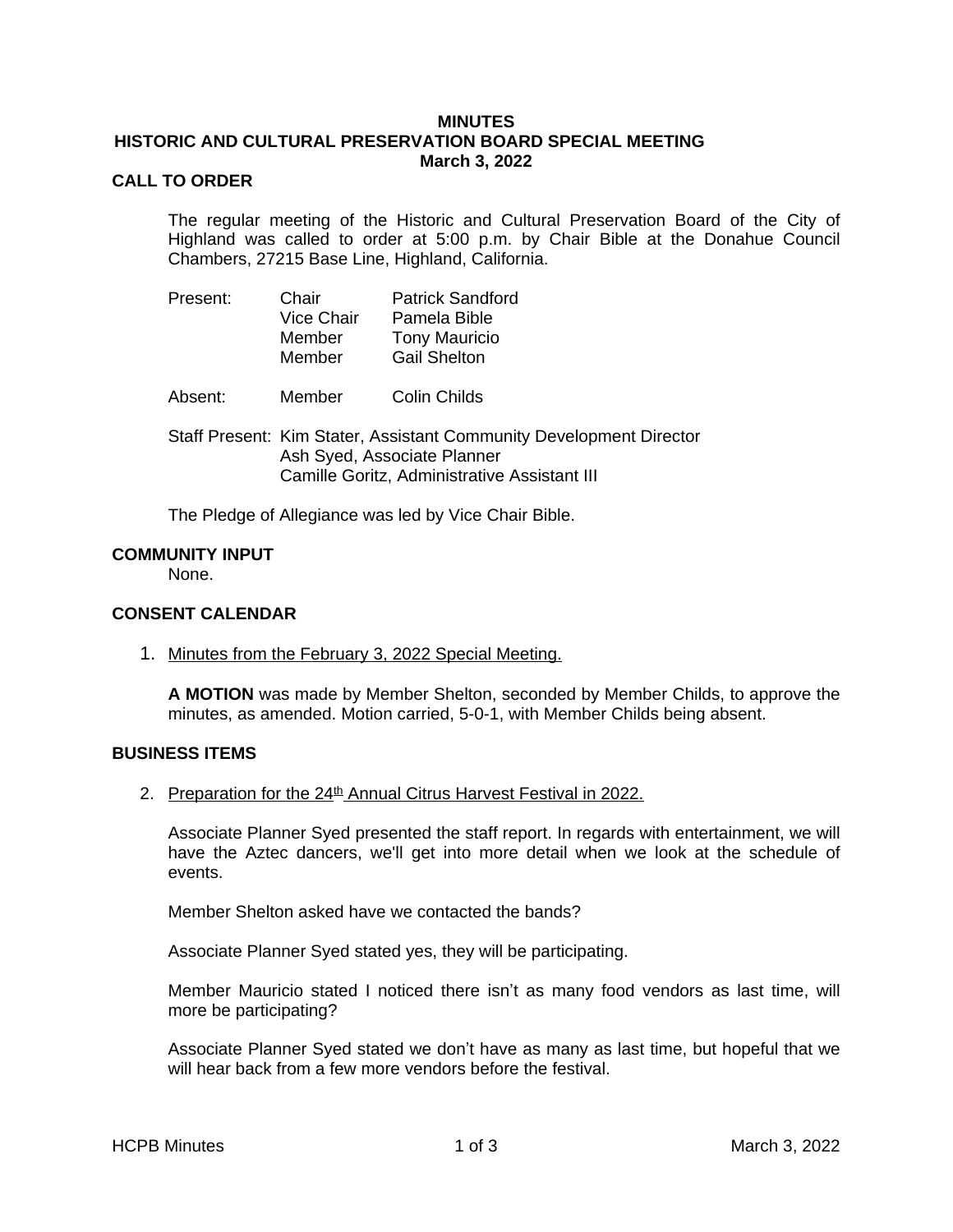Member Mauricio stated we had some great vendors in the past, I hope they participate this year.

Associate Planner Syed stated the baking contest will be next week. Our festival honoree will be San Manuel Band of Mission Indians.

Jeff Staggs stated we're proceeding with the car show. Things are going well, and I have given flyers to many businesses and to a car club. In the past the Historic Board has purchased our dash plaques for us, and I would request, if possible, that we could do that again this year. Usually, the cars will start arriving at 7 a.m. and certain people will want designated spots.

Associate Planner Syed stated ok, sounds great. Regarding budget, I contacted Hot 103.9 that credited us and I will be contacting a company for the balloons next week. I am in the process of discussing insurance for the events with our insurance provider.

Assistant Community Development Director Stater stated the poles that hang our Citrus Harvest Festival banner on Base Line have been taken down because of construction. They were supposed to go back up early this month. Not quite on schedule, so we're hoping they get back up, but we are not sure that that will happen.

Vice Chair Bible asked is there another spot we can put the banner up?

Assistant Community Development Director Stater stated unfortunately, no there isn't.

Chair Sandford stated our map shows we have booths on both sides of the street. What if we just had booths on one side of the street? Have we done that before?

Vice Chair Bible stated that was going to be my suggestion, that we completely fill up one side and then whatever is left over, kind of stagger it.

Associate Planner Syed stated that is a great idea. As far of sponsorship, we are \$3,000 short. I am in the process of trying to talk to some of our developers to see who's interested in sponsoring, and I've received some positive feedback and hopefully early next week I should be able to hear back and see who else is interested in sponsoring. In the event we are unable to get those sponsors, is there a specific area that we feel that we could try and cut some costs?

Vice Chair Bible stated it does not look like you have as many demonstrators as usual.

Assistant Community Development Director Stater stated I would recommend balloons.

Member Mauricio suggested to not advertise through the Sun Newspaper since it is a huge cost. We can still advertise through Highland Community News and East Highland Ranch. I also think we should reach out to the Highland Senior Center for a booth.

Assistant Community Development Director Stater stated yes, I will reach out.

Member Mauricio asked a good outreach as well would be the Highland Library and YMCA to be a vendor.